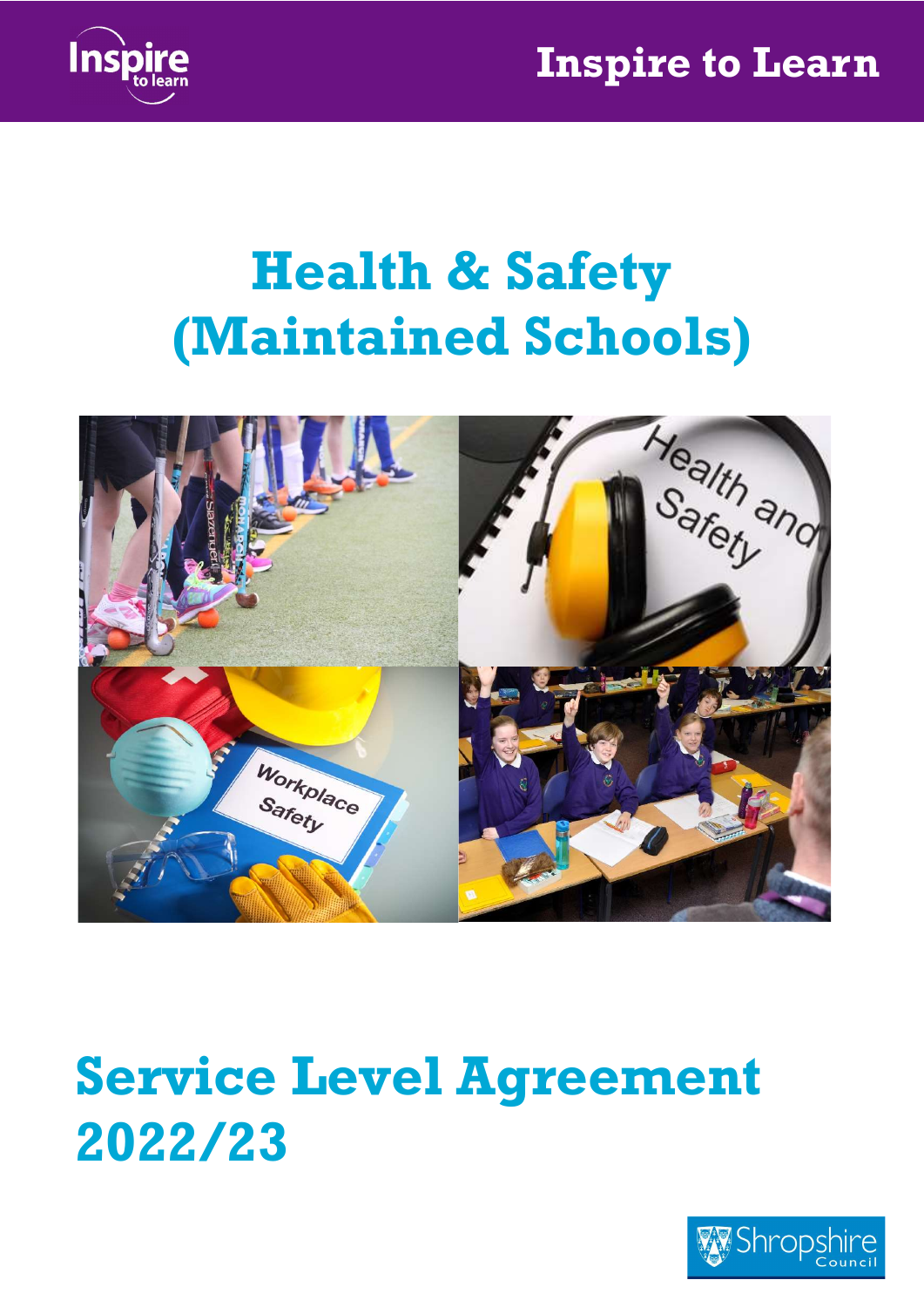

### Introduction from Service Lead

Dear Head teacher, Chair of Governors and School Business Manager

Welcome to the Service Schedule for Health and Safety, which contains all the information you will need to know about our service.

The schedule is split into two parts; one for the core provision which is provided to you on behalf of the Council as the Employer function and the other is for enhanced services which are payable through a 'Pay as You Use' rate.

We are always keen to work with our customers to meet their specific needs so please let me know if we can assist in making the service more bespoke to your School.

Changes to the Schedule includes:

• Price changes on additional services reflecting staff cost rises.

We look forward to working with you.

Carol Fox Occupational Health Safety and Wellbeing Manager

### Description of our service

The Health and Safety Team provides a range of statutory duties on behalf of Shropshire Council which are available to Shropshire local authority-maintained schools as a core service. Further enhanced services are available through a 'pay as you use' service.

The Health and Safety Team are committed to providing a high quality, comprehensive health and safety service to schools to ensure they are complying with all aspects of Health and Safety Legislation.

We provide a friendly, accessible, professional service. The team are highly qualified across a wide range of health and safety areas including: CMIOSH (Chartered Membership Institute of Occupational Health), IIRSM (International Institute of Risk and Safety Management), Grad IOSH, Chartered Institute of Environmental Health, BSc Applied Chemistry, Diploma in

Pollution Control, NEBOSH Diploma, MSc in Occupational Health and Safety Management and Asbestos Proficiencies.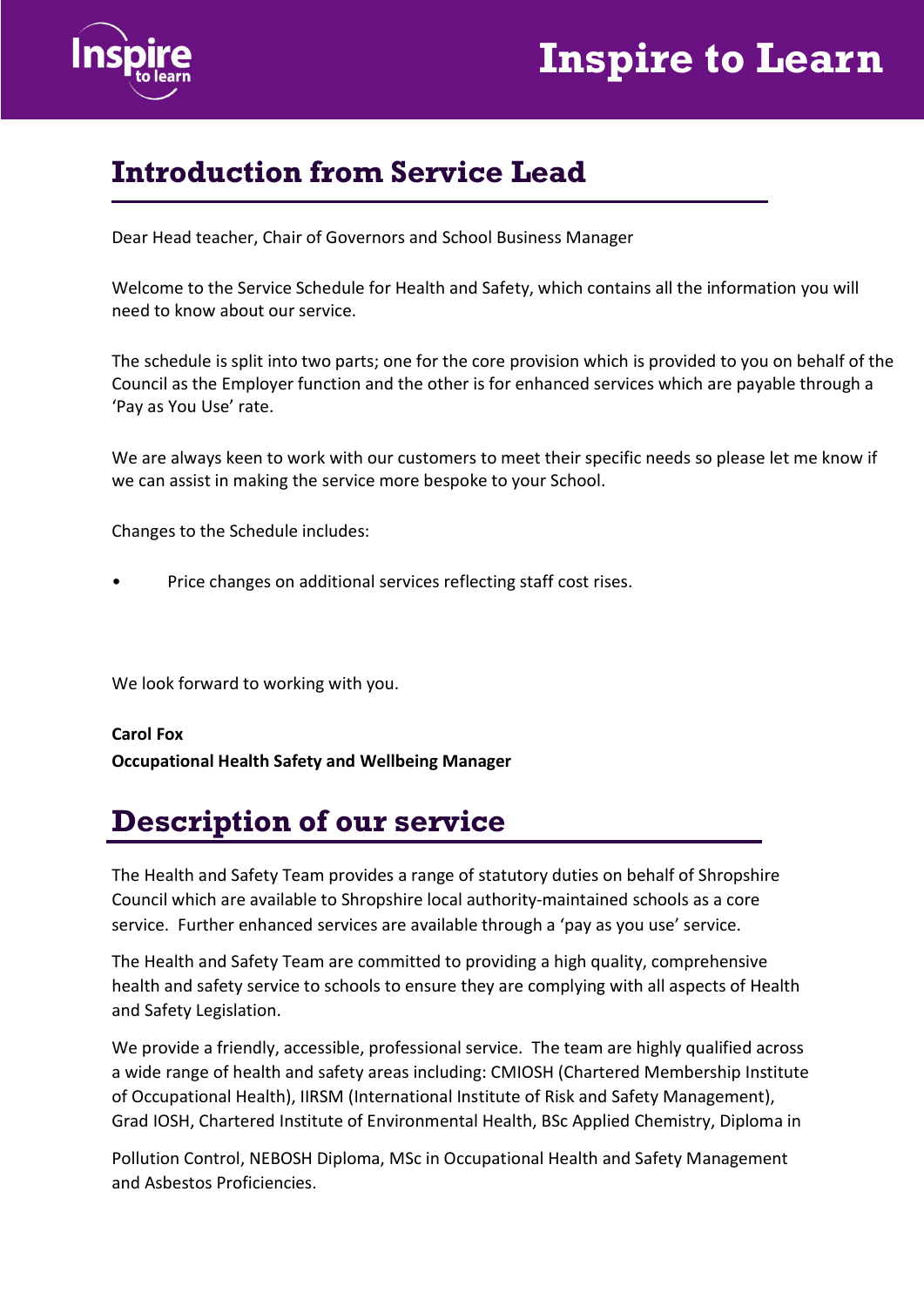



Additionally, we have access to other areas of expertise that we can draw upon including the Council's legal, occupational health, human resources, property and planning and other support services as appropriate.

### Our obligations and requirements

### What we will do for you:

| Ref.           |                                                                                                                                                                                                                                                                                                                                                                                                         |
|----------------|---------------------------------------------------------------------------------------------------------------------------------------------------------------------------------------------------------------------------------------------------------------------------------------------------------------------------------------------------------------------------------------------------------|
| <b>P1</b>      | Duty Officer System - The Health and Safety Team provide a telephone<br>helpdesk service between 8.30 and 17.00 during normal working hours. This<br>service provides assistance with simple and complex queries.                                                                                                                                                                                       |
| <b>P2</b>      | School Specialists for Health and Safety - The Health and Safety Team have a<br>dedicated resource specialising in school specific health and safety issues.                                                                                                                                                                                                                                            |
| P <sub>3</sub> | Accident Reporting / Investigation - Initial monitoring of accident report<br>forms to help identify corrective measures, if necessary. Further<br>investigations can be carried out in conjunction with the school. Report any<br>RIDDOR reportable incidents/accidents on behalf of the School, together with<br>the provision of advice, guidance and support on dealing with HSE<br>investigations. |
| <b>P4</b>      | Provision and updating of Council (School Specific) Health and Safety<br>Policies and Procedure - Provision of school specific policies, procedures and<br>risk assessments via the Shropshire Learning Gateway. These include an<br>example of a health and safety policy for personalisation by schools, risk<br>assessments for caretakers, guidance regarding play equipment etc.                   |
| <b>P5</b>      | Training - required under Health and Safety Legislation - Access to<br>mandatory core skills training courses that are required for schools to fulfil<br>their health and safety obligations under the Health and Safety at Work Act<br>1974 etc.                                                                                                                                                       |
|                | Courses include Asbestos Awareness, COSSH & PPE, Evac + Chair, Fire Safety,<br>Fire Warden, Health & Safety Awareness, Ladder Safety, Lone Working &<br>Personal Safety, Moving & Handling of Loads and Risk Assessment.                                                                                                                                                                                |
|                | NB. Courses can be provided off-site and/or on-site. A minimum of 6<br>attendees are required to access on-site courses and a maximum of 20. A<br>£52.50 charge will be applied to deliver courses on site.                                                                                                                                                                                             |
|                | Some fire courses include a short practical session demonstrating the<br>operation of both a foam and carbon dioxide fire extinguisher - refill cost will<br>apply at $(E20.00$ for 1 x Foam & 1 x CO <sub>2</sub> )                                                                                                                                                                                    |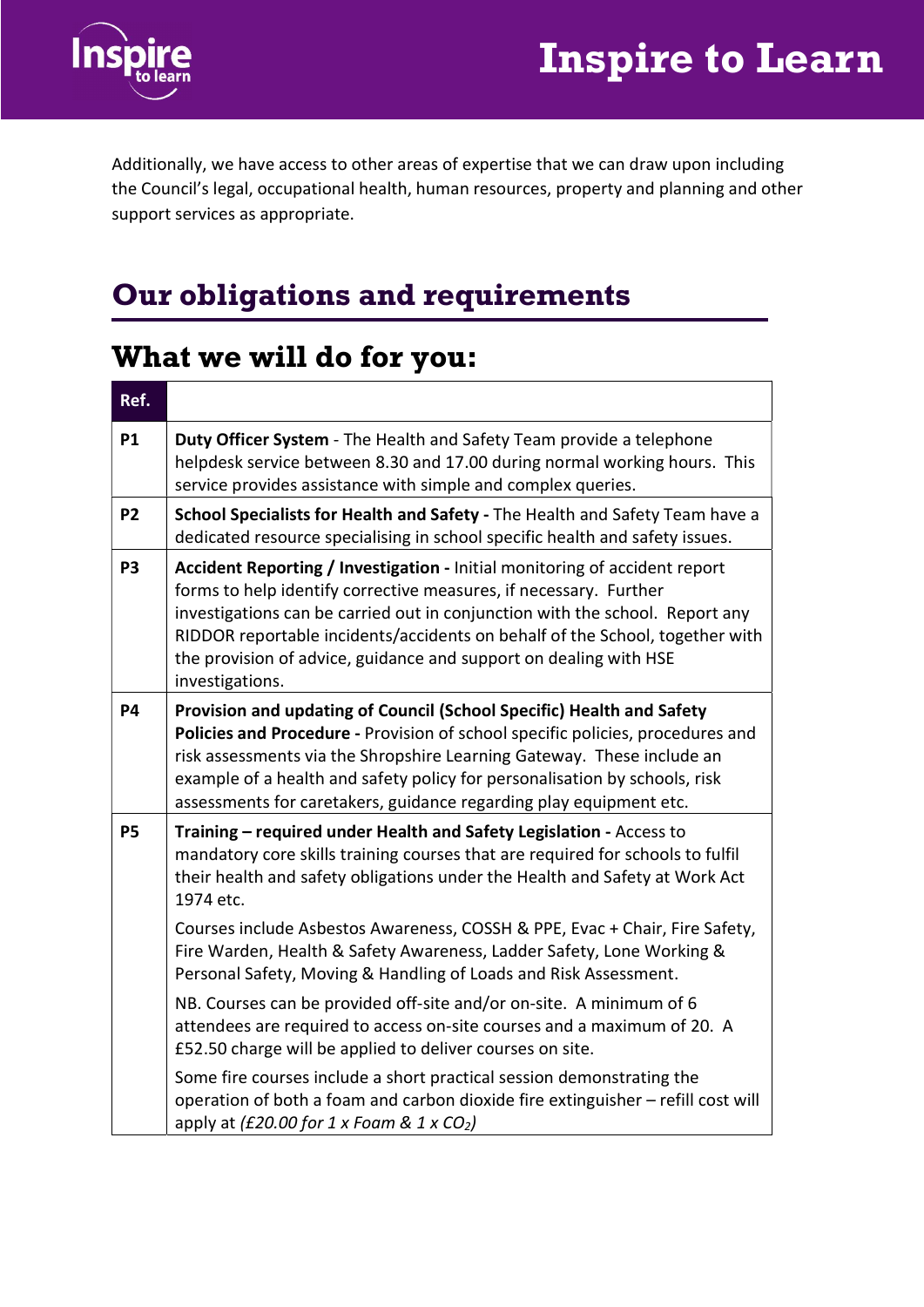## Inspire to Learn



|                | Evac+Chair (fire evacuation chair training) can be provided on-site. A<br>minimum of 2 attendees are required and a maximum of 4 for this course.<br>The charge for this course would be £105.00.                                                                                                                                                                                                 |
|----------------|---------------------------------------------------------------------------------------------------------------------------------------------------------------------------------------------------------------------------------------------------------------------------------------------------------------------------------------------------------------------------------------------------|
|                | Above costs are exclusive of travelling expenses which will be charged at<br>45 pence per mile.                                                                                                                                                                                                                                                                                                   |
| <b>P6</b>      | Self-Monitoring Health and Safety Checklist - Access to the self-monitoring<br>checklist for schools to assess their current health and safety performance.<br>This service includes monitoring of completed forms and where required<br>provides advice on issues raised.                                                                                                                        |
| <b>P7</b>      | Auditing - Auditing of health and safety management systems within schools<br>carried out on a 5 yearly rotation basis (or at the request of the school where<br>extra support is required - an additional cost may be incurred for this service).<br>Full feedback report provided with recommendations.                                                                                         |
| P <sub>8</sub> | Cardinus-Workstation Training - Access to an e-learning workstation training<br>and risk assessment package.                                                                                                                                                                                                                                                                                      |
|                | 2 licences per school are provided. Any further licences will be chargeable.                                                                                                                                                                                                                                                                                                                      |
| P <sub>9</sub> | Management of Fire Safety - Provision of advice and guidance<br>documentation on the management of fire safety in schools.                                                                                                                                                                                                                                                                        |
| <b>P10</b>     | Crime Prevention Support - Providing the school with all the current draft<br>documentation for Safer Schools, including the highly successful parent/carer<br>survey.                                                                                                                                                                                                                            |
|                | Attending Safer School Group meetings and chairing the meeting.                                                                                                                                                                                                                                                                                                                                   |
|                | Liaison and invite the Police to attend the Safer School Group meetings.                                                                                                                                                                                                                                                                                                                          |
|                | Updating the school's 'Safer School' certificate.                                                                                                                                                                                                                                                                                                                                                 |
|                | Providing the pupils that are part of the Safer School Group with a certificate.                                                                                                                                                                                                                                                                                                                  |
|                | Assistance with Safer School publicity including updating the Safer School<br>publicity slide for your school. Also, providing supporting notes for your web<br>site.                                                                                                                                                                                                                             |
|                | Providing security/safety advice - e mail updates, telephone guidance.                                                                                                                                                                                                                                                                                                                            |
|                | Providing a survey for perimeter school signs.                                                                                                                                                                                                                                                                                                                                                    |
|                | Assistance with security guarding requirements.                                                                                                                                                                                                                                                                                                                                                   |
| <b>P11</b>     | <b>Communication of health and safety information - Provision of a fully</b><br>accessible information service via the Shropshire Learning Gateway is<br>available. This includes up-to-date policies, guidance notes, school specific<br>procedures, risk assessments, templates for use by schools and relevant<br>information alerts from external bodies (such as HSE and Health Protection). |
| <b>P12</b>     | Bulletin - A termly Health and Safety Bulletin will be provided to highlight<br>changes in legislation and topical issues.                                                                                                                                                                                                                                                                        |
| <b>P13</b>     | Health and Safety Workshops - Access for up to three School staff to one<br>annual health and safety workshop which provides advice and guidance on                                                                                                                                                                                                                                               |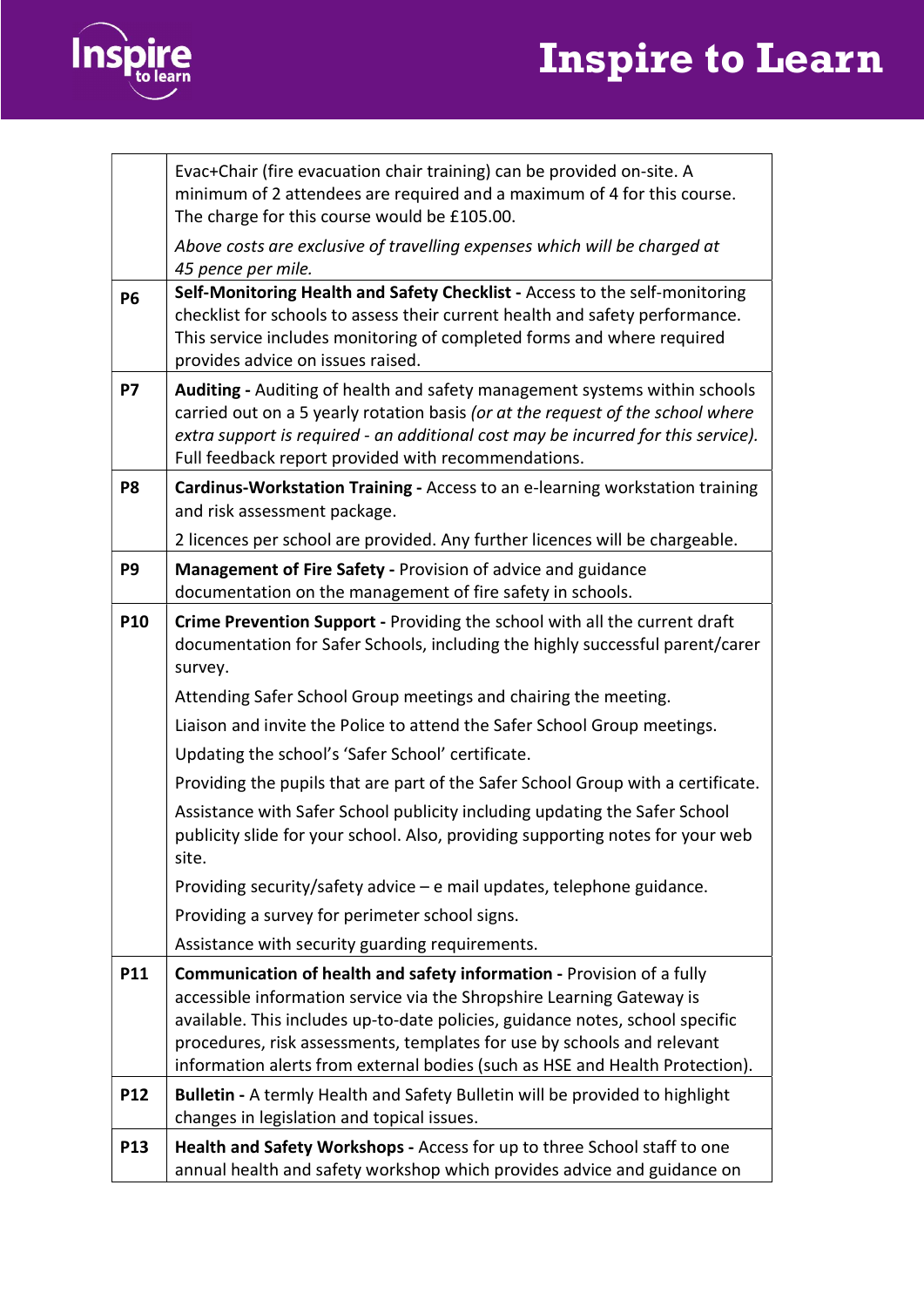



|     | topical issues and networking. (Dates will be advertised through the Health<br>and Safety Bulletin and places will require booking via the Health and Safety                                       |
|-----|----------------------------------------------------------------------------------------------------------------------------------------------------------------------------------------------------|
|     | Team).                                                                                                                                                                                             |
| P14 | Head teacher's Induction - An opportunity for a Head teacher to have some<br>dedicated time at the School with a Health and Safety Officer to discuss their<br>role in managing health and safety. |

### Individual responsibilities of our staff

| <b>Roles</b>                       | <b>Contact details</b>          | <b>Responsibilities</b>                                                                                                         |
|------------------------------------|---------------------------------|---------------------------------------------------------------------------------------------------------------------------------|
| Occupational<br>Health,            | 01743 252814                    | Specific areas of<br>Π<br>responsibility include:                                                                               |
| Safety and                         | carol.fox@shropshire.gov.uk     | <b>Health and Safety Team</b>                                                                                                   |
| Wellbeing<br><b>Manager</b>        |                                 | <b>Occupational Health</b><br>Team                                                                                              |
|                                    |                                 | Provide leadership and<br>٠<br>management support to<br>both teams.                                                             |
| <b>Senior</b>                      | 01743 252812                    | Provide leadership and<br>٠<br>management support                                                                               |
| <b>Health and</b><br><b>Safety</b> | tim.tearle@shropshire.gov.uk    | for Health and Safety                                                                                                           |
| <b>Officer</b>                     |                                 | To review contractual<br>$\blacksquare$<br>agreements, when<br>necessary.                                                       |
|                                    |                                 | Manage feedback from<br>٠<br>customers.                                                                                         |
| <b>Duty Health</b><br>and Safety   | 01743 252819                    | Provide a timely and<br>$\blacksquare$<br>responsive telephone or                                                               |
| <b>Officer</b>                     | health.safety@shropshire.gov.uk | email service.                                                                                                                  |
|                                    |                                 | To review any accident<br>$\blacksquare$<br>forms that are received<br>by the team for<br>monitoring and<br>reporting purposes. |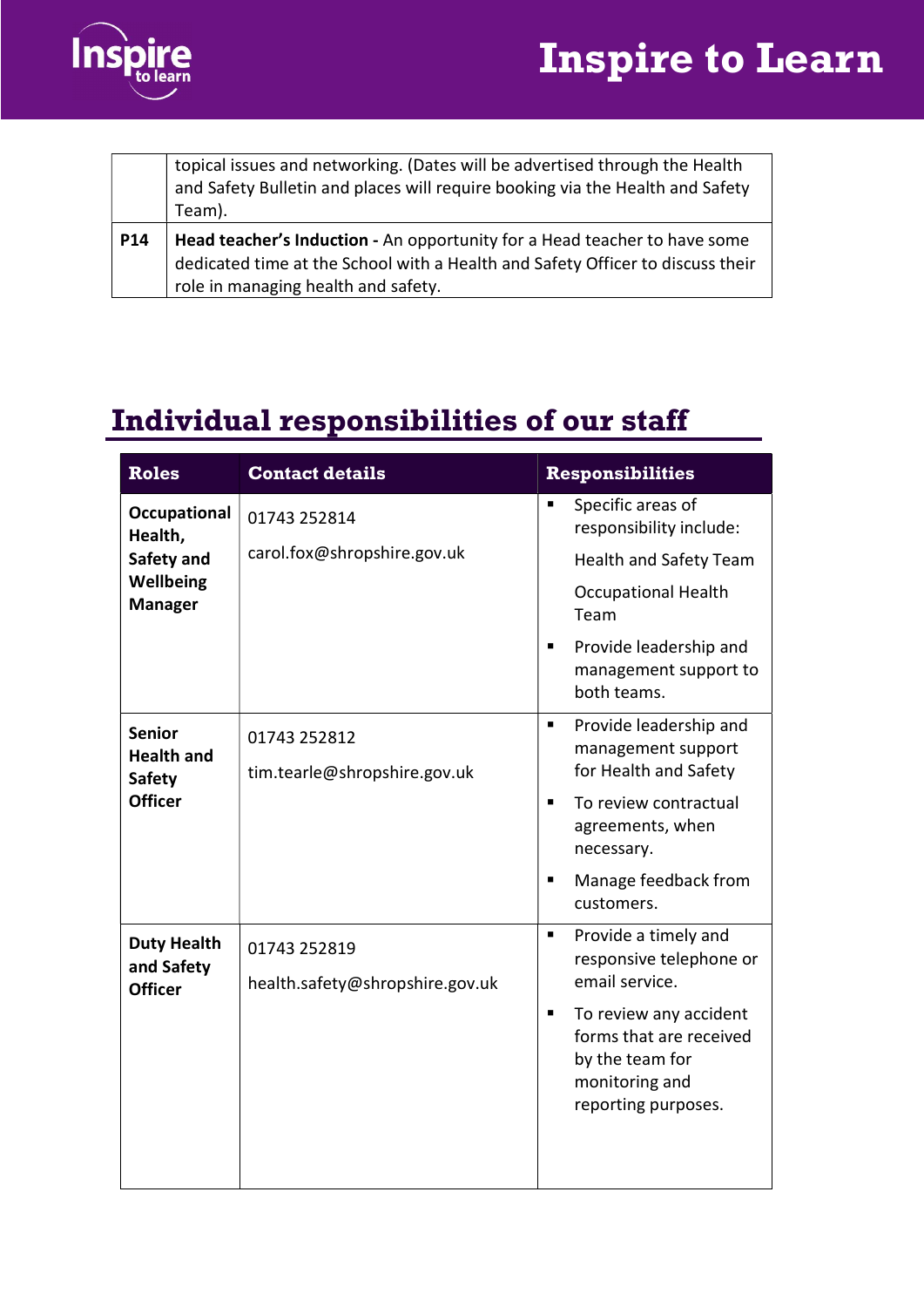## Inspire to Learn



|                                                      |                                                                                                                                                                         |             | To provide the initial<br>support for significant<br>accidents and assist you<br>with support to secure<br>the site and start your<br>initial investigation of<br>the incident.<br>Provide initial timely,<br>accurate and legally<br>sound advice in<br>response to queries<br>from the school.                                |
|------------------------------------------------------|-------------------------------------------------------------------------------------------------------------------------------------------------------------------------|-------------|---------------------------------------------------------------------------------------------------------------------------------------------------------------------------------------------------------------------------------------------------------------------------------------------------------------------------------|
|                                                      |                                                                                                                                                                         | ٠           | Provide support for<br>accessing and clarifying<br>any Shropshire Council<br>H&S policy<br>documentation.                                                                                                                                                                                                                       |
|                                                      |                                                                                                                                                                         |             | To report any<br>Reportable Incidents to<br>the Enforcing Authority<br>if they meet the<br>reporting criteria.                                                                                                                                                                                                                  |
| <b>Health and</b><br><b>Safety</b><br><b>Officer</b> | <b>Clive Yates</b><br>01743 252859<br>clive.yates@shropshire.gov.uk<br><b>Tim Sanderson</b><br>01743 252815<br>tim.sanderson@shropshire.gov.uk<br><b>Adam Griffiths</b> | ٠<br>٠<br>п | Provide timely, accurate<br>and legally sound advice<br>in response to queries<br>from the school.<br>Create and update<br>policies, ensuring that<br>best practice and legal<br>requirements are met.<br>To offer support and<br>recommendations for<br>accident investigations.<br>To provide termly<br>information to enable |
|                                                      | 01743 252816<br>adam.griffiths@shropshire.gov.uk<br><b>Sharon Burt</b><br>01743 256519<br>sharon.burt@shropshire.gov.uk                                                 | п<br>п      | Schools to keep up to<br>date with changes in<br>legislation, etc.<br>To facilitate regular<br>workshops and Head<br>teacher inductions.<br>To undertake health and<br>safety monitoring in line                                                                                                                                |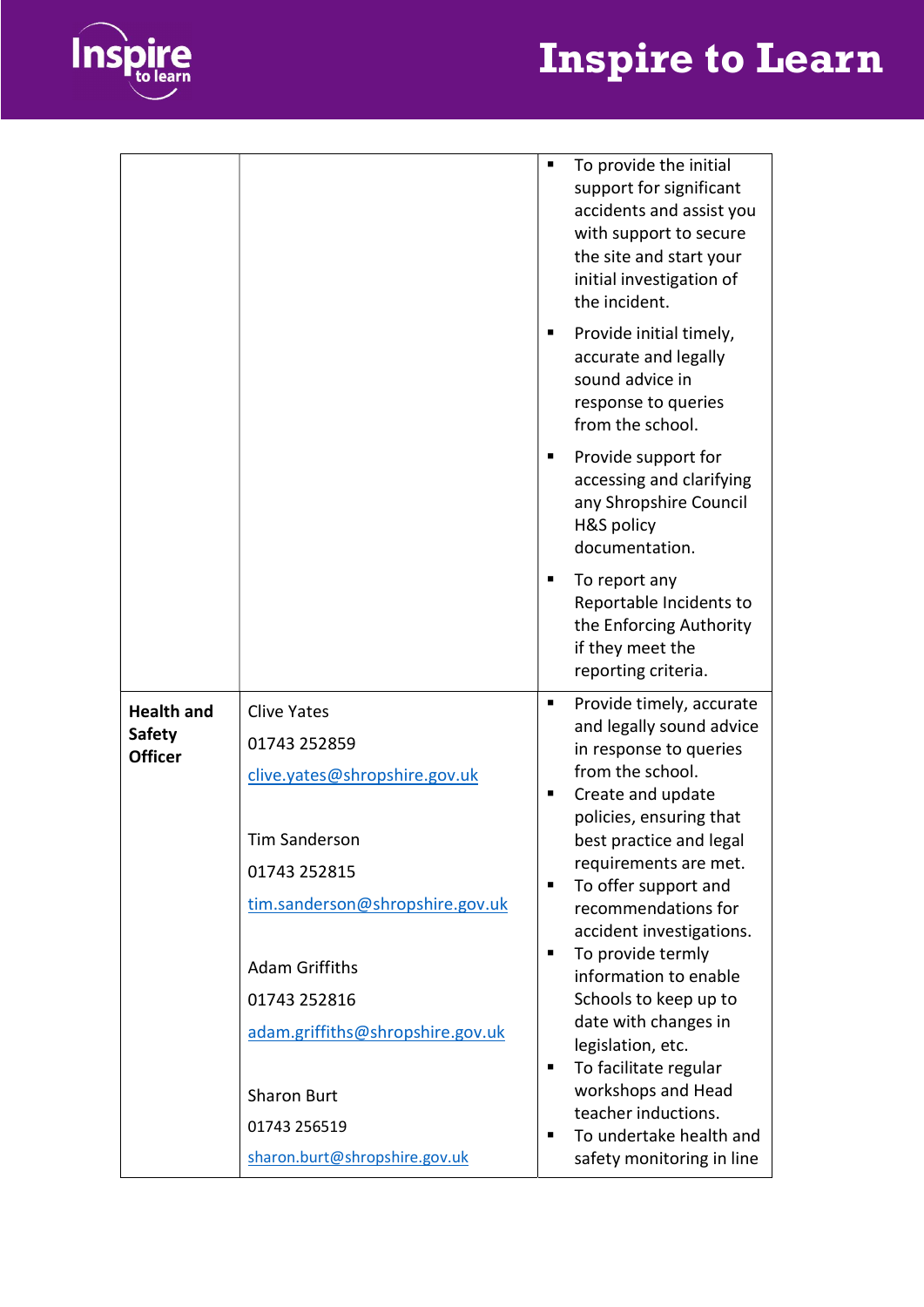



|                   |                                   |   | with Council Health and                          |
|-------------------|-----------------------------------|---|--------------------------------------------------|
|                   |                                   | п | Safety Policy.                                   |
|                   |                                   |   | To provide a summary<br>accident statistic for   |
|                   |                                   |   | your School on request.                          |
| <b>Crime</b>      | Ian Bartlett                      | П | Provide timely, accurate                         |
| Prevention        | 01743 252821                      |   | and legally sound advice<br>in response to crime |
| <b>Officer</b>    | ian.bartlett@shropshire.gov.uk    |   | prevention and security                          |
|                   |                                   |   | queries from the school.                         |
|                   |                                   | ٠ | Provide advice and                               |
|                   |                                   |   | support on 'Safer<br>Schools' initiative.        |
|                   |                                   |   | Providing advice on                              |
|                   |                                   |   | 'Secured by Design' for                          |
|                   |                                   |   | building works.                                  |
|                   |                                   | п | Providing draft                                  |
|                   |                                   |   | documentation and<br>guidance for 'Safer         |
|                   |                                   |   | Schools'.                                        |
| <b>Health and</b> | David Parsonage                   | п | To deliver agreed                                |
| Safety and        |                                   |   | courses.                                         |
| <b>First Aid</b>  | Health & Safety Trainer           |   | To provide information                           |
|                   | 01743 252819                      |   |                                                  |
| <b>Trainers</b>   |                                   |   | to allow course                                  |
|                   | david.parsonage@shropshire.gov.uk |   | participants to engage<br>and to ask questions.  |
|                   | David Preece                      |   | To record attendance at                          |
|                   | <b>First Aid Trainer</b>          |   | training courses.                                |
|                   | 01743 252819                      | ■ | To undertake                                     |
|                   |                                   |   | preparation and<br>administer the courses.       |
|                   | david.preece@shropshire.gov.uk    |   |                                                  |
|                   |                                   |   |                                                  |
|                   |                                   |   |                                                  |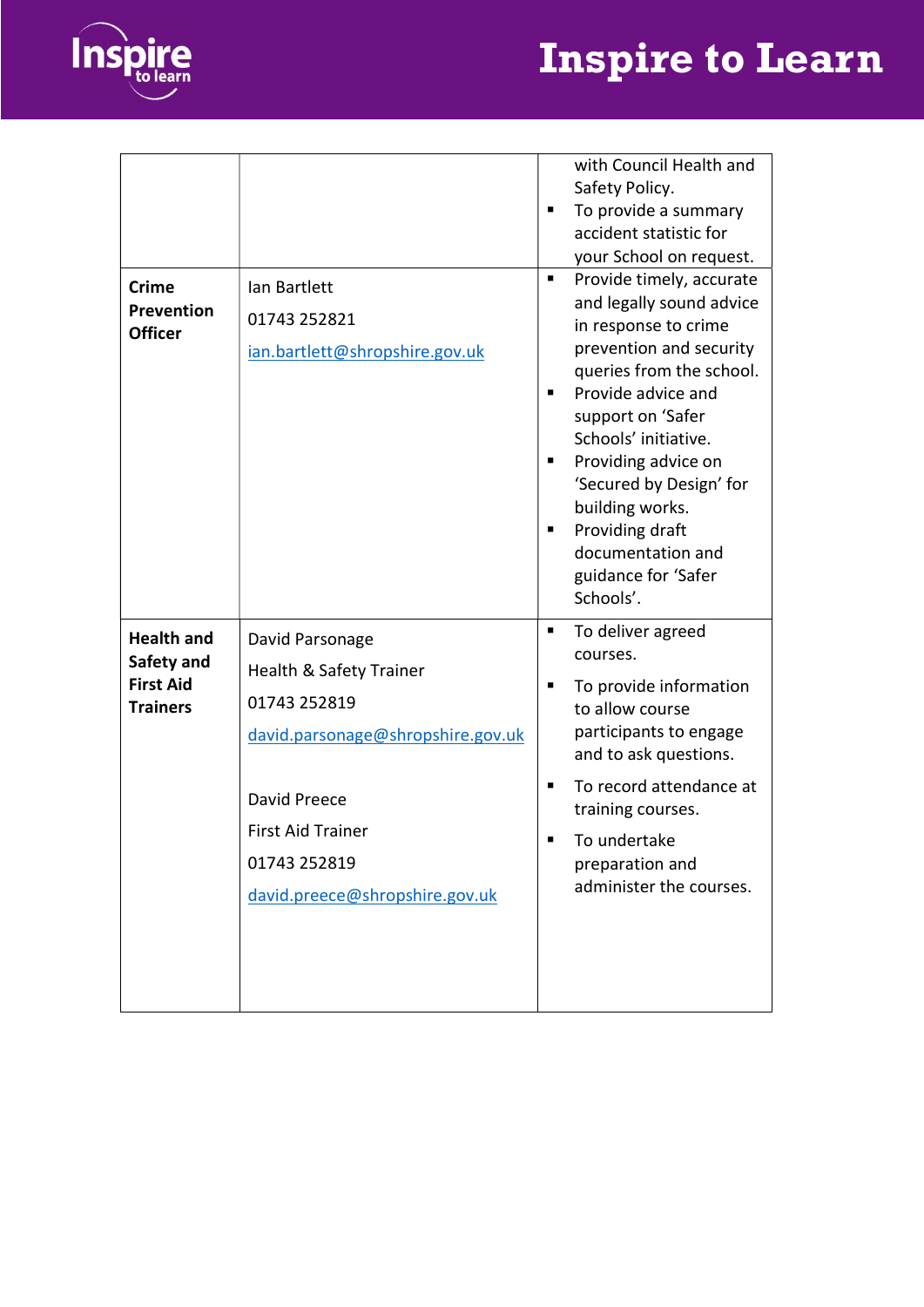

### What we require from you…

| Ref.           |                                                                                                                                                                           | Date<br>required (if<br>applicable) |
|----------------|---------------------------------------------------------------------------------------------------------------------------------------------------------------------------|-------------------------------------|
| C <sub>1</sub> | The organisation has adopted Shropshire Council's Health and<br>Safety Policy and has access to Shropshire Council's intranet.                                            |                                     |
| C <sub>2</sub> | Accidents forms are submitted to the Health and Safety Team<br>within 48 hours after the accident.                                                                        |                                     |
| C <sub>3</sub> | Any serious accident involving significant injury or lost time is<br>communicated to the Health and Safety Team by the quickest<br>practicable means.                     |                                     |
| C4             | The organisation will provide the Health and Safety Team with<br>full and accurate information to ensure appropriate and timely<br>advice and monitoring can be provided. |                                     |
| C5             | The School will submit their annual Self-Monitoring Check list<br>and associated Action Plan for monitoring purposes.                                                     | Annual                              |

### Key Performance Indicators (KPIs)

|               | <b>Ref</b> Description of KPI                                                                                          | <b>Target</b> | <b>Tolerances</b>                                 |
|---------------|------------------------------------------------------------------------------------------------------------------------|---------------|---------------------------------------------------|
| $\vert\,$ 1.0 | <b>SERVICE DELIVERY TIME</b>                                                                                           |               |                                                   |
| 1.1           | Queries answered at first point of<br>contact (by telephone/email) closed<br>within agreed timescales with<br>customer | 100%          | $R = < 85\%$<br>$A = 85% - 89%$<br>$G = \ge 90\%$ |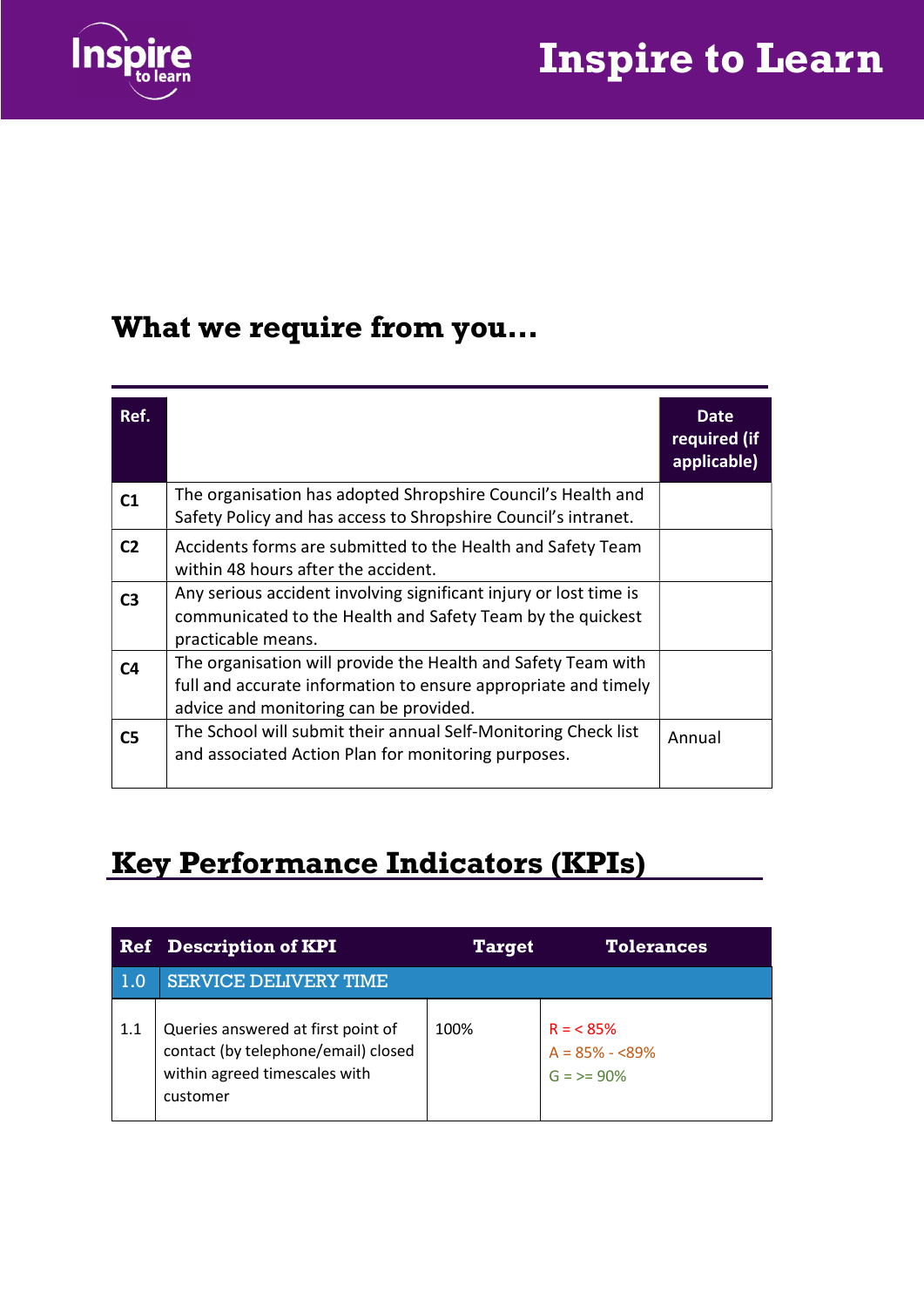



#### Days/times during which Services are to be available

Monday – Friday **Example 1** 8.30am - 5.00pm

### Contact information

| For more information |                                                          |  |  |  |
|----------------------|----------------------------------------------------------|--|--|--|
| Contact name         | <b>Carol Fox</b>                                         |  |  |  |
| Role                 | <b>Occupational Health, Safety and Wellbeing Manager</b> |  |  |  |
| Telephone            | 01743 252814                                             |  |  |  |
| Email                | carol.fox@shropshire.gov.uk                              |  |  |  |
|                      |                                                          |  |  |  |

### Charging and enquiries

For details on the various packages available for this service, including pay-as-you use options, or if you have any queries or issues regarding your service arrangements please contact us on the above contact details.

### Statutory Requirements

Compliance with the following health and safety legislation:

- Health and Safety at Work, etc. Act 1974
- Management of Health and Safety at Work Regulations 1999
- Other relevant health and safety legislation

#### Additional Services

Additional services will be billed at point of delivery. The following services will be available on request: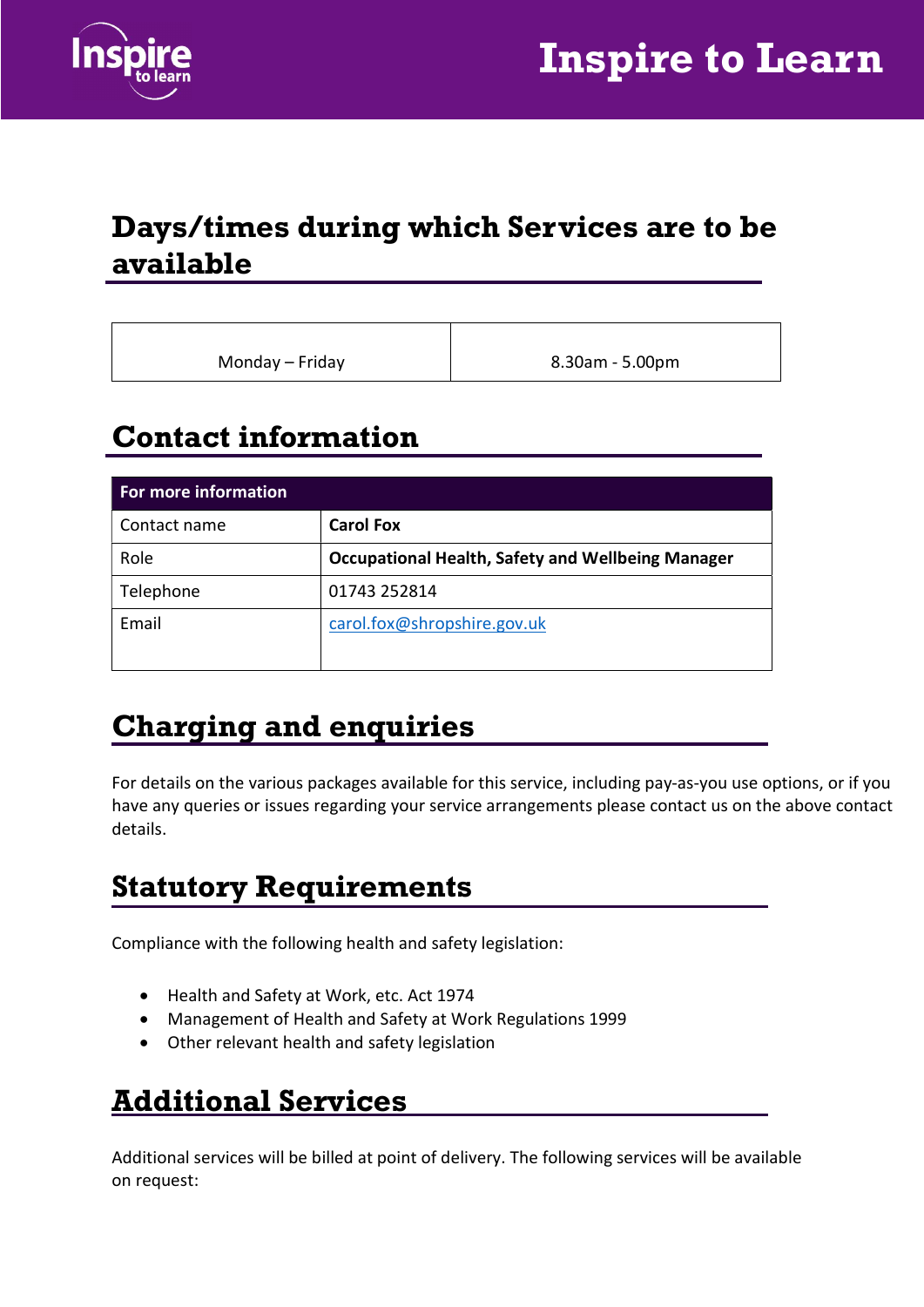



| Ref.           | <b>Service</b>                                                                                                                                                                                                                                                                                                                                                  | <b>Cost per hour (unless</b><br>otherwise stated)                                                                      |
|----------------|-----------------------------------------------------------------------------------------------------------------------------------------------------------------------------------------------------------------------------------------------------------------------------------------------------------------------------------------------------------------|------------------------------------------------------------------------------------------------------------------------|
| A1             | Specific assistance with risk assessments, e.g.<br>stress assessment.                                                                                                                                                                                                                                                                                           | £36.75 per hour<br>and travelling costs<br>of 0.45 pence per mile.                                                     |
| A2             | Site specific assistance on complex work activity<br>assessments, e.g., ergonomic or return to work.                                                                                                                                                                                                                                                            | £36.75 per hour<br>and travelling costs<br>of 0.45 pence per mile.                                                     |
| A <sub>3</sub> | Request for a site-specific review of<br>documentation and review of your health and<br>safety management system (Safety Audit). Full<br>feedback report provided with recommendations.                                                                                                                                                                         | £36.75 per hour<br>and travelling costs<br>of 0.45 pence per mile.                                                     |
| A4             | Cardinus (Workstation Plus) - additional support<br>to resolve ergonomic issues. Access to an<br>e-learning workstation training and risk<br>assessment package.                                                                                                                                                                                                | £4.00 per licence                                                                                                      |
| A <sub>5</sub> | On-site workstation assessments                                                                                                                                                                                                                                                                                                                                 | £36.75 per hour.                                                                                                       |
| A <sub>6</sub> | Specialist on site/off site training e.g., tailored to<br>site during PD days or other times.                                                                                                                                                                                                                                                                   | £73.50 per hour. Includes<br>preparation, deliver and<br>set up time.<br>Plus, Travel Costs at<br>0.45 pence per mile. |
| A7             | Managing Safely (IOSH Accredited) Training                                                                                                                                                                                                                                                                                                                      | £350.00 per delegate.                                                                                                  |
| A8             | Delivery of Microsoft Teams-lead training session<br>on Health & Safety topics for an individual school.                                                                                                                                                                                                                                                        | Price on application.                                                                                                  |
| A9             | Provision of access to CLEAPPS advisory service for<br>science and technology, and provision of<br>Radiation Protection Officer service.                                                                                                                                                                                                                        | Price on application.                                                                                                  |
| A10            | First Aid at Work and First Aid Re-qualification<br>Training - Courses are held monthly.<br>First Aid at Work (3 day)<br>First Aid Requalification (2 day)<br>$\blacksquare$<br>Paediatric First Aid (2 day)<br>$\blacksquare$<br>Emergency First Aid at Work (1 day)<br>$\blacksquare$<br>Combined Emergency First Aid at Work<br>Paediatric First Aid (2 day) | Price per delegate:<br>£273.00<br>£210.00<br>£126.00<br>£105.00<br>£189.00                                             |
|                | Public Access Defib and CPR (3 hours)                                                                                                                                                                                                                                                                                                                           | £42.00                                                                                                                 |